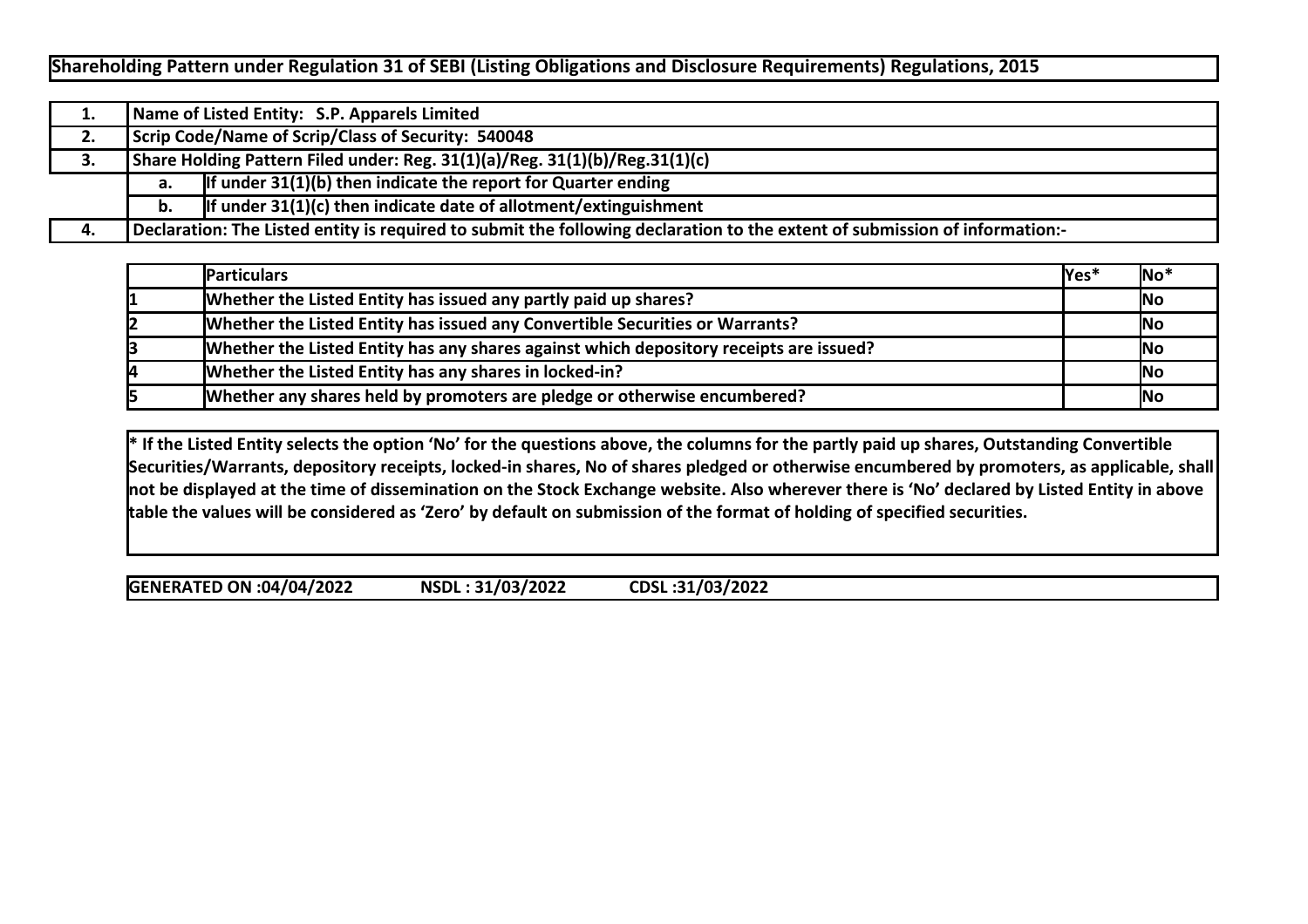## **S.P. Apparels Limited**

**Table I - Summary Statement holding of specified securities**

|      |                                  |                  |                    |        |                  |                     |             |                                                          |                |                  |                               | <b>Shares</b>      | In of                |                               |                                  | Number of Shares |                  |            |
|------|----------------------------------|------------------|--------------------|--------|------------------|---------------------|-------------|----------------------------------------------------------|----------------|------------------|-------------------------------|--------------------|----------------------|-------------------------------|----------------------------------|------------------|------------------|------------|
|      |                                  |                  |                    |        |                  |                     | Sharehold   |                                                          |                |                  |                               |                    | Underlyin convertibl |                               |                                  | pledged or       |                  |            |
|      |                                  |                  |                    |        |                  |                     |             | ling as a % Number of Voting Rights held in each class g |                |                  |                               |                    |                      | Number of Locked in otherwise |                                  |                  |                  |            |
|      |                                  |                  |                    |        |                  |                     | of total    |                                                          | lof securities |                  |                               |                    |                      | Outstandi securities Ishares  |                                  | lencumbered      |                  |            |
|      |                                  |                  |                    | No. of | No. of           |                     | Ino. of     |                                                          |                |                  |                               |                    | I(as a               |                               |                                  |                  |                  | lNumber    |
|      |                                  |                  | No. of             | Partly | shares           |                     | Ishares     |                                                          |                |                  |                               |                    | convertibl percentag |                               |                                  |                  |                  | of equity  |
|      |                                  |                  | fully paid paid-up |        | underlyin        |                     |             | (calculate No of Voting Rights                           |                |                  |                               |                    | le of                |                               | As a % of                        |                  | As a % of shares |            |
|      |                                  | Nos. of          | up equity lequity  |        |                  | Total nos. d as per |             |                                                          |                |                  | Total as a securities diluted |                    |                      |                               | ltotal                           |                  | Itotal           | lheld in   |
|      |                                  | sharehold shares |                    | shares | Depositor shares |                     | SCRR,       |                                                          |                |                  | % of                          | including share)   |                      |                               | <b>Shares</b>                    |                  | Shares           | demateria  |
|      | Category Category of shareholder | lers             | held               | held   | y Receipts held  |                     | 1957)       | Class eg: XClass eg: yTotal                              |                |                  | $(A+B+C)$                     | Warrants) capital) |                      | No. (a)                       | $\vert$ held $\vert$ b $\rangle$ | No. (a)          | held(b)          | lised form |
|      |                                  |                  |                    |        |                  |                     |             |                                                          |                |                  |                               |                    |                      |                               |                                  |                  |                  |            |
|      |                                  |                  |                    |        |                  |                     | (VIII) As a |                                                          |                |                  |                               |                    | $+(X)$ As a          |                               |                                  |                  |                  |            |
|      |                                  |                  |                    |        |                  | (VII) = (IV)        | % of        |                                                          |                |                  |                               |                    | $%$ of               |                               |                                  |                  |                  |            |
| (1)  | (11)                             | (III)            | (IV)               | (V)    | (VI)             |                     |             |                                                          |                | (IX)             |                               | (X)                | $(A+B+C2)$           |                               | (XII)                            |                  | (XIII)           | (XIV)      |
| (A)  | Promoter & Promoter Group        |                  | 15848634 0         |        |                  | 15848634 61.6856    |             | 158486340                                                |                | 15848634 61.6856 |                               |                    | 61.6856              |                               | 0.0000                           |                  | 0.0000           | 15848634   |
| (B)  | lPublic                          | 18346            | 9843966            |        |                  | 9843966 38.3144     |             | 9843966                                                  |                | 9843966 38.3144  |                               |                    | 38.3144              |                               | 0.0000                           | <b>INA</b>       | <b>INA</b>       | 9498754    |
| (C)  | Non Promoter - Non Public        |                  |                    |        |                  |                     |             |                                                          |                |                  |                               |                    |                      |                               | 0.0000                           | INA.             | <b>INA</b>       |            |
| (C1) | <b>Shares Underlying DRs</b>     |                  |                    |        |                  |                     | 0.0000      |                                                          |                |                  | 0.0000                        |                    | 0.0000               |                               | 0.0000                           | <b>INA</b>       | <b>NA</b>        |            |
| (C2) | Shares Held By Employee Trust    |                  |                    |        |                  |                     | 0.0000      |                                                          |                |                  | 0.0000                        |                    | 0.0000               |                               | 0.0000                           | INA.             | <b>NA</b>        |            |
|      | Total                            | 18351            | 25692600 0         |        |                  |                     |             | 25692600 100.0000 25692600 0                             |                |                  | 25692600 100.0000             |                    | 100.0000             |                               | 0.0000                           |                  | 0.0000           | 25347388   |

**% assuming full**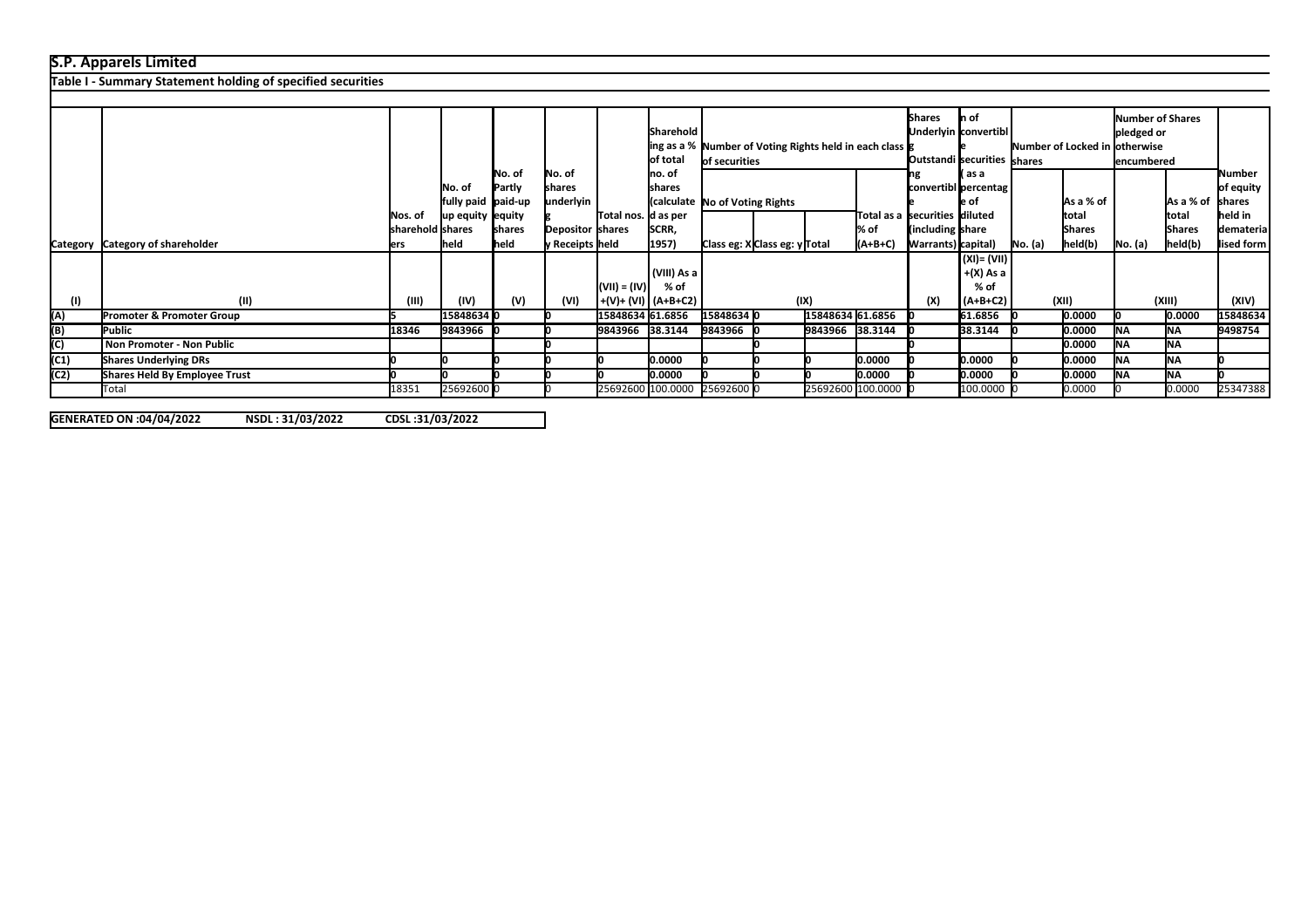|     | <b>S.P. Apparels Limited</b>                                                         |                    |            |                                      |                                                          |                          |                                                            |                                      |                                                 |                                                              |      |                  |                   |                                                                          |                                                  |         |                                                |               |                                                                      |                                                           |                               |                                               |  |        |
|-----|--------------------------------------------------------------------------------------|--------------------|------------|--------------------------------------|----------------------------------------------------------|--------------------------|------------------------------------------------------------|--------------------------------------|-------------------------------------------------|--------------------------------------------------------------|------|------------------|-------------------|--------------------------------------------------------------------------|--------------------------------------------------|---------|------------------------------------------------|---------------|----------------------------------------------------------------------|-----------------------------------------------------------|-------------------------------|-----------------------------------------------|--|--------|
|     | Table II - Statement showing shareholding pattern of the Promoter and Promoter Group |                    |            |                                      |                                                          |                          |                                                            |                                      |                                                 |                                                              |      |                  |                   |                                                                          |                                                  |         |                                                |               |                                                                      |                                                           |                               |                                               |  |        |
|     |                                                                                      |                    |            |                                      |                                                          |                          |                                                            |                                      |                                                 |                                                              |      |                  |                   |                                                                          |                                                  |         |                                                |               |                                                                      |                                                           |                               |                                               |  |        |
|     |                                                                                      |                    |            |                                      |                                                          |                          | No. of                                                     | ing %<br>of securities<br>calculated |                                                 |                                                              |      |                  |                   | Sharehold Number of Voting Rights held in each class 8                   |                                                  |         |                                                | <b>Shares</b> | In of<br>Underlyin convertibl<br>Outstandi securities shares<br>as a |                                                           | Number of Locked in otherwise | Number of Shares<br>pledged or<br>lencumbered |  | Number |
|     | Category & Name of the shareholders                                                  | <b>Entity Type</b> | PAN        | 'Nos. of<br>sharehold İshares<br>ers | No. of<br>fully paid paid-up<br>up equity equity<br>held | Partly<br>shares<br>held | shares<br>underlyin<br>Depositor shares<br>y Receipts held |                                      | as per<br>SCRR,<br>Total nos. 1957 As a<br>% of | No of Voting Rights<br>(A+B+C2) Class eg: XClass eg: y Total |      |                  | % of<br>$(A+B+C)$ | Total as a securities diluted<br>lincluding Ishare<br>Warrants) capital) | convertibl percentag<br>e of                     | No. (a) | As a % of<br>total<br><b>Shares</b><br>held(b) | No. (a)       | As a % of<br>total<br><b>Shares</b><br>held(b)                       | of equity<br>shares<br>held in<br>demateria<br>lised form |                               |                                               |  |        |
|     | (1)                                                                                  |                    | (II)       | (III)                                | (IV)                                                     | (V)                      | (VI)                                                       | $(VII) = (IV)$                       | (VIII) As a<br>% of<br>$+ (V) + (VI)$ (A+B+C2)  |                                                              | (IX) |                  |                   | (X)                                                                      | (XI)= (VII)<br>$+(X)$ As a<br>% of<br>$(A+B+C2)$ |         | (XII)                                          |               | (XIII)                                                               | (XIV)                                                     |                               |                                               |  |        |
|     | Indian                                                                               |                    |            |                                      |                                                          |                          |                                                            |                                      |                                                 |                                                              |      |                  |                   |                                                                          |                                                  |         |                                                |               |                                                                      |                                                           |                               |                                               |  |        |
| (a) | Individuals / Hindu Undivided Family                                                 |                    |            |                                      | 15848634 0                                               |                          |                                                            | 15848634 61.6856                     |                                                 | 15848634 0                                                   |      | 15848634 61.6856 |                   |                                                                          | 61.6856                                          |         | 0.0000                                         |               | 0.0000                                                               | 15848634                                                  |                               |                                               |  |        |
|     | Perumal Sundararajan                                                                 | Promoters          | AGQPS1345A |                                      | 11784273                                                 |                          |                                                            | 11784273 45.8664                     |                                                 | 11784273                                                     |      | 11784273         | 45.8664           |                                                                          | 45.8664                                          |         | 0.0000                                         |               | 0.0000                                                               | $\sqrt{11784273}$                                         |                               |                                               |  |        |
|     | Sundararajan Latha                                                                   | Promoters          | ADQPS5817G |                                      | 3024509                                                  |                          |                                                            | 3024509                              | 11.7719                                         | 3024509                                                      |      | 3024509          | 11.7719           |                                                                          | 11.7719                                          |         | 0.0000                                         |               | 0.0000                                                               | 3024509                                                   |                               |                                               |  |        |
|     | Perumal Sundararajan                                                                 | Promoters          | AGQPS1345A |                                      | 1000000                                                  |                          |                                                            | 1000000                              | 3.8922                                          | 1000000                                                      |      | 1000000          | 3.8922            |                                                                          | 3.8922                                           |         | 0.0000                                         |               | 0.0000                                                               | 1000000                                                   |                               |                                               |  |        |
|     | Sundararajan Chenduran                                                               | Promoters          | AIPPC1092H |                                      | 28852                                                    |                          |                                                            | 28852                                | 0.1123                                          | 28852                                                        |      | 28852            | 0.1123            |                                                                          | 0.1123                                           |         | 0.0000                                         |               | 0.0000                                                               | 28852                                                     |                               |                                               |  |        |
|     | Shantha Senthil                                                                      | Promoters          | BCFPS5785L |                                      | 11000                                                    |                          |                                                            | 11000                                | 0.0428                                          | 11000                                                        |      | 11000            | 0.0428            |                                                                          | 0.0428                                           |         | 0.0000                                         |               | 0.0000                                                               | 11000                                                     |                               |                                               |  |        |
| (b) | Central Government / State Government(s)                                             |                    |            |                                      |                                                          |                          |                                                            |                                      | 0.0000                                          |                                                              |      |                  | 0.0000            |                                                                          | 0.0000                                           |         | 0.0000                                         |               | 0.0000                                                               |                                                           |                               |                                               |  |        |
| (c) | Financial Institutions / Banks                                                       |                    |            |                                      |                                                          |                          |                                                            |                                      | 0.0000                                          |                                                              |      |                  | lo.oooo           |                                                                          | 0.0000                                           |         | 0.0000                                         |               | 0.0000                                                               |                                                           |                               |                                               |  |        |
| (d) | Any Other (Specify)                                                                  |                    |            |                                      |                                                          |                          |                                                            |                                      | 0.0000                                          |                                                              |      |                  | lo.oooo           |                                                                          | 0.0000                                           |         | 0.0000                                         |               | 0.0000                                                               |                                                           |                               |                                               |  |        |
|     | Sub Total (A)(1)                                                                     |                    |            |                                      | 15848634 0                                               |                          |                                                            | 15848634 61.6856                     |                                                 | 15848634 0                                                   |      | 15848634 61.6856 |                   |                                                                          | 61.6856                                          |         | 0.0000                                         |               | lo.oooo                                                              | 15848634                                                  |                               |                                               |  |        |
|     | Foreign                                                                              |                    |            |                                      |                                                          |                          |                                                            |                                      |                                                 |                                                              |      |                  |                   |                                                                          |                                                  |         |                                                |               |                                                                      |                                                           |                               |                                               |  |        |
| (a) | Individuals (Non-Resident Individuals / Foreign Individuals)                         |                    |            |                                      |                                                          |                          |                                                            |                                      | 0.0000                                          |                                                              |      |                  | 0.0000            |                                                                          | 0.0000                                           |         | 0.0000                                         |               | 0.0000                                                               |                                                           |                               |                                               |  |        |
| (b) | Government                                                                           |                    |            |                                      |                                                          |                          |                                                            |                                      | 0.0000                                          |                                                              |      |                  | lo.oooo           |                                                                          | 0.0000                                           |         | 0.0000                                         |               | 0.0000                                                               |                                                           |                               |                                               |  |        |
| (c) | <b>Institutions</b>                                                                  |                    |            |                                      |                                                          |                          |                                                            |                                      | 0.0000                                          |                                                              |      |                  | 0.0000            |                                                                          | 0.0000                                           |         | 0.0000                                         |               | 0.0000                                                               |                                                           |                               |                                               |  |        |
| (d) | Foreign Portfolio Investor                                                           |                    |            |                                      |                                                          |                          |                                                            |                                      | 0.0000                                          |                                                              |      |                  | 10.0000           |                                                                          | 0.0000                                           |         | 0.0000                                         |               | 0.0000                                                               |                                                           |                               |                                               |  |        |
| (e) | Any Other (Specify)                                                                  |                    |            |                                      |                                                          |                          |                                                            |                                      | 0.0000                                          |                                                              |      |                  | 0.0000            |                                                                          | 0.0000                                           |         | 0.0000                                         |               | 0.0000                                                               |                                                           |                               |                                               |  |        |
|     | Sub Total (A)(2)                                                                     |                    |            |                                      |                                                          |                          |                                                            |                                      | 0.0000                                          |                                                              |      |                  | 10.0000           |                                                                          | 0.0000                                           |         | 0.0000                                         |               | 0.0000                                                               |                                                           |                               |                                               |  |        |
|     | Total Shareholding Of Promoter And Promoter Group (A)=<br>(A)(1)+(A)(2)              |                    |            |                                      | 15848634 0                                               |                          |                                                            | 15848634 61.6856                     |                                                 | 15848634 0                                                   |      | 15848634 61.6856 |                   |                                                                          | 61.6856                                          |         | 0.0000                                         |               | 0.0000                                                               | 15848634                                                  |                               |                                               |  |        |

**Details of Shares which remain unclaimed may be given hear along with details such as number of shareholders, outstanding shares held in demat/unclaimed suspense account, voting rights which are frozen** 

**etc.**

**Note :**

**(1) PAN would not be displayed on website of Stock Exchange(s)** 

**(2) The term 'Encumbrance' has the same meaning as assigned under regulation 28(3) of SEBI (Substantial Acquisition of Shares and Takeovers) Regulations, 2011.**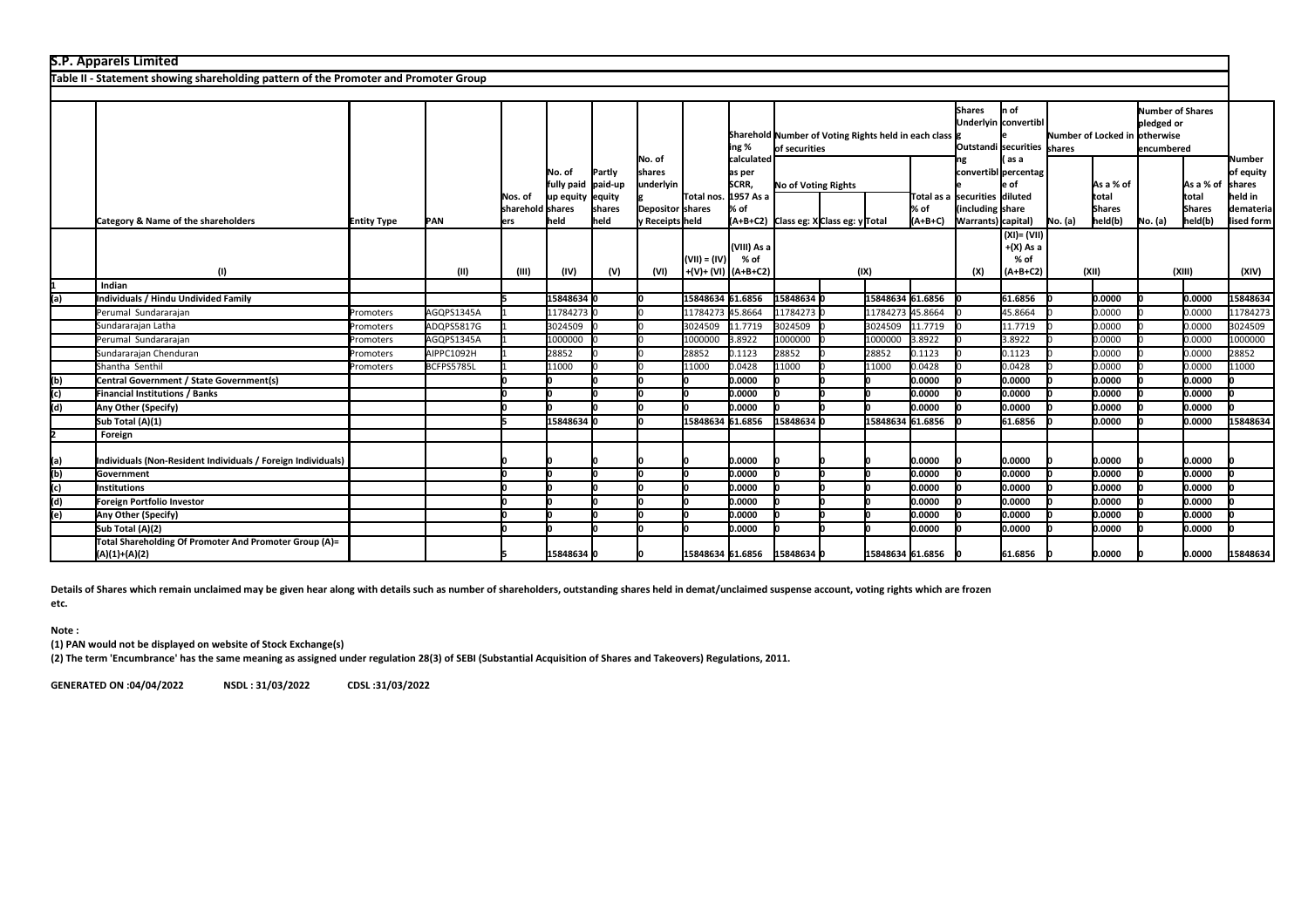|     | <b>S.P. Apparels Limited</b>                                                           |            |                             |                                           |                            |                                     |              |                                              |                            |                                                                         |              |                    |                                               |                                                              |         |                               |                        |                                                     |                                                       |
|-----|----------------------------------------------------------------------------------------|------------|-----------------------------|-------------------------------------------|----------------------------|-------------------------------------|--------------|----------------------------------------------|----------------------------|-------------------------------------------------------------------------|--------------|--------------------|-----------------------------------------------|--------------------------------------------------------------|---------|-------------------------------|------------------------|-----------------------------------------------------|-------------------------------------------------------|
|     | Table III - Statement showing shareholding pattern of the Public shareholder           |            |                             |                                           |                            |                                     |              |                                              |                            |                                                                         |              |                    |                                               |                                                              |         |                               |                        |                                                     |                                                       |
|     |                                                                                        |            |                             |                                           |                            |                                     |              |                                              |                            |                                                                         |              |                    |                                               |                                                              |         |                               |                        |                                                     |                                                       |
|     |                                                                                        |            |                             |                                           |                            |                                     |              | ing %                                        |                            | Sharehold Number of Voting Rights held in each class B<br>of securities |              |                    | Shares                                        | In of<br>Underlyin convertibl<br>Outstandi securities shares |         | Number of Locked in otherwise |                        | <b>Number of Shares</b><br>pledged or<br>encumbered |                                                       |
|     |                                                                                        |            | Nos. of<br>sharehold shares | No. of<br>fully paid paid-up<br>up equity | Partly<br>equity<br>shares | No. of<br>shares<br>underlyin       | Total nos    | calculated<br>as per<br>SCRR,<br>1957 As a   | <b>No of Voting Rights</b> |                                                                         |              | Total as a<br>% of | ng<br>securities diluted<br>(including share) | l as a<br>convertibl percentag<br>le of                      |         | As a % of<br>total<br>Shares  |                        | As a % of<br>total<br><b>Shares</b>                 | Number<br>of equity<br>shares<br>held in<br>demateria |
|     | Category & Name of the shareholders                                                    | PAN        | ers                         | heid.                                     | held                       | Depositor shares<br>y Receipts held |              | % of                                         |                            |                                                                         |              | (A+B+C)            | Warrants) capital)                            |                                                              | No. (a) | held(b)                       | No. (a)                | held(b)                                             | lised form                                            |
|     | (1)                                                                                    | (II)       | (III)                       | (IV)                                      | (V)                        | (VI)                                | (VII) = (IV) | (VIII) As a<br>% of<br>+(V)+ (VI)   (A+B+C2) |                            | (A+B+C2) Class eg: X Class eg: y Total<br>(IX)                          |              |                    | (X)                                           | $(XI) = (VII)$<br>$+(X)$ As a<br>% of<br>$(A+B+C2)$          | (XII)   |                               | (XIII)                 |                                                     | (XIV)                                                 |
|     | <b>Institutions</b>                                                                    |            |                             |                                           |                            |                                     |              |                                              |                            |                                                                         |              |                    |                                               |                                                              |         |                               |                        |                                                     |                                                       |
| (a) | Mutual Fund                                                                            |            |                             | 3867696                                   |                            |                                     | 3867696      | 15.0537                                      | 3867696                    |                                                                         | 3867696      | 15.0537            |                                               | 15.0537                                                      |         | 0.0000                        | <b>NA</b>              | <b>NA</b>                                           | 3867696                                               |
|     | Dsp Small Cap Fund                                                                     | AAAJD0430B |                             | 1785683                                   |                            |                                     | 1785683      | 6.9502                                       | 1785683                    |                                                                         | 1785683      | 6.9502             |                                               | 6.9502                                                       |         | 0.0000                        | <b>NA</b>              | NΑ                                                  | 1785683                                               |
|     | Uti - Hybrid Equity Fund                                                               | AAATU1088L |                             | 1003638                                   |                            |                                     | 1003638      | 3.9063                                       | 1003638                    |                                                                         | 1003638      | 3.9063             |                                               | 3.9063                                                       |         | 0.0000                        | <b>NA</b>              | <b>NA</b>                                           | 1003638                                               |
|     | Icici Prudential Smallcap Fund                                                         | AAAAI0038F |                             | 962035                                    |                            |                                     | 962035       | 3.7444                                       | 962035                     |                                                                         | 962035       | 3.7444             |                                               | 3.7444                                                       |         | 0.0000                        | <b>NA</b>              | <b>NA</b>                                           | 962035                                                |
| (b) | <b>Venture Capital Funds</b>                                                           |            |                             |                                           |                            |                                     |              | 0.0000                                       |                            |                                                                         |              | 0.0000             |                                               | 0.0000                                                       |         | 0.0000                        | <b>NA</b>              | NΑ                                                  |                                                       |
| (c) | Alternate Investment Funds                                                             |            |                             | lo                                        |                            |                                     |              | 0.0000                                       |                            |                                                                         |              | 10.0000            |                                               | 0.0000                                                       |         | 0.0000                        | <b>NA</b>              | $\overline{NA}$                                     |                                                       |
| (d) | Foreign Venture Capital Investors                                                      |            |                             |                                           |                            |                                     |              | 0.0000                                       |                            |                                                                         |              | 0.0000             |                                               | 0.0000                                                       |         | 0.0000                        | <b>NA</b>              | <b>NA</b>                                           |                                                       |
| (e) | Foreign Portfolio Investor                                                             |            | 20                          | 305270                                    |                            |                                     | 305270       | 1.1882                                       | 305270                     |                                                                         | 305270       | 1.1882             |                                               | 1.1882                                                       |         | 0.0000                        | <b>NA</b>              | <b>ΝΑ</b>                                           | 305270                                                |
| (f) | <b>Financial Institutions / Banks</b>                                                  |            |                             | 10                                        |                            |                                     |              | 0.0000                                       |                            |                                                                         |              | 0.0000             |                                               | 0.0000                                                       |         | 0.0000                        | <b>NA</b>              | <b>NA</b>                                           |                                                       |
| (g) | <b>Insurance Companies</b>                                                             |            | n                           | lo                                        |                            |                                     |              | 0.0000                                       |                            |                                                                         |              | 0.0000             |                                               | 0.0000                                                       |         | 0.0000                        | <b>NA</b>              | <b>NA</b>                                           | n                                                     |
| (h) | Provident Funds/ Pension Funds                                                         |            |                             | lо                                        |                            |                                     |              | 0.0000                                       |                            |                                                                         |              | 0.0000             |                                               | 0.0000                                                       |         | 0.0000                        | <b>NA</b>              | <b>NA</b>                                           |                                                       |
|     | <b>Any Other (Specify)</b>                                                             |            |                             |                                           |                            |                                     |              | 0.0000                                       |                            |                                                                         |              | 0.0000             |                                               | 0.0000                                                       |         | 0.0000                        | <b>NA</b>              | NA                                                  |                                                       |
|     | Sub Total (B)(1)                                                                       |            | 24                          | 4172966                                   |                            |                                     | 4172966      | 16.2419                                      | 4172966                    |                                                                         | 4172966      | 16.2419            |                                               | 16.2419                                                      |         | 0.0000                        | <b>NA</b>              | <b>NA</b>                                           | 4172966                                               |
|     | Central Government/ State Government(s)/<br><b>President of India</b>                  |            |                             |                                           |                            |                                     |              |                                              |                            |                                                                         |              |                    |                                               |                                                              |         |                               |                        |                                                     |                                                       |
|     | Sub Total (B)(2)                                                                       |            |                             |                                           |                            |                                     |              | 0.0000                                       |                            |                                                                         |              | 10.0000            |                                               | 0.0000                                                       |         | 0.0000                        | lna                    | <b>NA</b>                                           |                                                       |
|     | <b>Non-Institutions</b>                                                                |            |                             |                                           |                            |                                     |              |                                              |                            |                                                                         |              |                    |                                               |                                                              |         |                               |                        |                                                     |                                                       |
| (a) | Individuals                                                                            |            |                             |                                           |                            |                                     |              |                                              |                            |                                                                         |              |                    |                                               |                                                              |         |                               | lna                    | <b>NA</b>                                           |                                                       |
|     | Individual shareholders holding nominal<br>share capital up to Rs. 2 lakhs.            |            | 17213                       | 2820181                                   |                            |                                     | 2820181      | 10.9766                                      | 2820181                    |                                                                         | 2820181      | 10.9766            |                                               | 10.9766                                                      |         | 0.0000                        | <b>INA</b>             | <b>NA</b>                                           | 2820181                                               |
|     | ii. Individual shareholders holding nominal<br>share capital in excess of Rs. 2 lakhs. |            | 15                          | 1632947                                   |                            |                                     | 1632947      | 6.3557                                       | 1632947                    |                                                                         | 1632947      | 6.3557             |                                               | 6.3557                                                       |         | 0.0000                        | <b>NA</b>              | <b>NA</b>                                           | 1632947                                               |
|     | Kesavapillai Annamalai                                                                 | ACBPA4863A |                             | 700000                                    |                            |                                     | 700000       | 2.7245                                       | 700000                     |                                                                         | 700000       | 2.7245             |                                               | 2.7245                                                       |         | 0.0000                        | <b>NA</b>              | NΑ                                                  | 700000                                                |
| (b) | <b>NBFCs registered with RBI</b>                                                       |            |                             |                                           |                            |                                     |              | 0.0000                                       |                            |                                                                         |              | 0.0000             |                                               | 0.0000                                                       |         | 0.0000                        | <b>NA</b>              | <b>ΝΑ</b>                                           |                                                       |
|     | <b>Trust Employee</b>                                                                  |            |                             |                                           |                            |                                     |              | 0.0000                                       |                            |                                                                         |              | 0.0000             |                                               | 0.0000                                                       |         | 0.0000                        | <b>NA</b>              | <b>NA</b>                                           | n                                                     |
|     | <b>Overseas Depositories (holding DRs) (balancing</b>                                  |            |                             |                                           |                            |                                     |              |                                              |                            |                                                                         |              |                    |                                               |                                                              |         |                               |                        |                                                     |                                                       |
| (d) | figure)                                                                                |            |                             |                                           |                            |                                     |              | 0.0000                                       |                            |                                                                         |              | 0.0000             |                                               | 0.0000                                                       |         | 0.0000                        | <b>NA</b>              | ΝA                                                  |                                                       |
| (c) | Any Other (Specify)                                                                    |            | 1094                        | 1217872                                   |                            |                                     | 1217872      | 4.7402                                       | 1217872                    |                                                                         | 1217872      | 4.7402             |                                               | 4.7402                                                       |         | 0.0000                        | <b>NA</b>              | <b>NA</b>                                           | 872660                                                |
|     | <b>Hindu Undivided Family</b>                                                          |            | 388                         | 169194                                    |                            |                                     | 169194       | 0.6585                                       | 169194                     |                                                                         | 169194       | 0.6585             |                                               | 0.6585                                                       |         | 0.0000                        | <b>NA</b>              | NΑ                                                  | 169194                                                |
|     | <b>Foreign Companies</b>                                                               |            |                             | 345212                                    |                            |                                     | 345212       | 1.3436                                       | 345212                     |                                                                         | 345212       | 1.3436             |                                               | 1.3436                                                       |         | 0.0000                        | <b>NA</b>              | <b>NA</b>                                           | n                                                     |
|     | M/S Euro Asia Agencies Limited Hongkong                                                | AAFCE4592D |                             | 345212                                    |                            |                                     | 345212       | 1.3436                                       | 345212                     |                                                                         | 345212       | 1.3436             |                                               | L.3436                                                       |         | 0.0000                        | <b>NA</b>              | ΝA                                                  |                                                       |
|     | Non Resident Indians (Non Repat)                                                       |            | 171                         | 119188                                    |                            |                                     | 119188       | 0.4639                                       | 119188                     |                                                                         | 119188       | 0.4639             |                                               | 0.4639                                                       |         | 0.0000                        | lna                    | <b>NA</b>                                           | 119188                                                |
|     | Non Resident Indians (Repat)                                                           |            | 360<br>17                   | 158324                                    |                            |                                     | 158324       | 0.6162                                       | 158324                     |                                                                         | 158324       | 0.6162             |                                               | 0.6162                                                       |         | 0.0000                        | <b>NA</b>              | <b>NA</b>                                           | 158324                                                |
|     | <b>Body Corp-Ltd Liability Partnership</b>                                             |            |                             | 42734                                     |                            |                                     | 42734        | 0.1663                                       | 42734<br>269               |                                                                         | 42734<br>269 | 0.1663             |                                               | 0.1663                                                       |         | 0.0000                        | <b>NA</b>              | <b>NA</b>                                           | 42734                                                 |
|     | Foreign Portfolio Investor (Individual)                                                |            |                             | 269<br>85263                              | lо                         |                                     | 269<br>85263 | 0.0010<br>0.3319                             |                            | lо                                                                      | 85263        | 0.0010<br>0.3319   |                                               | 0.0010<br>0.3319                                             | In      | 0.0000<br>0.0000              | <b>NA</b><br><b>NA</b> | <b>NA</b><br><b>NA</b>                              | 269<br>85263                                          |
|     | <b>Clearing Member</b>                                                                 |            | 37                          |                                           |                            |                                     |              |                                              | 85263                      |                                                                         |              |                    |                                               |                                                              |         |                               |                        |                                                     |                                                       |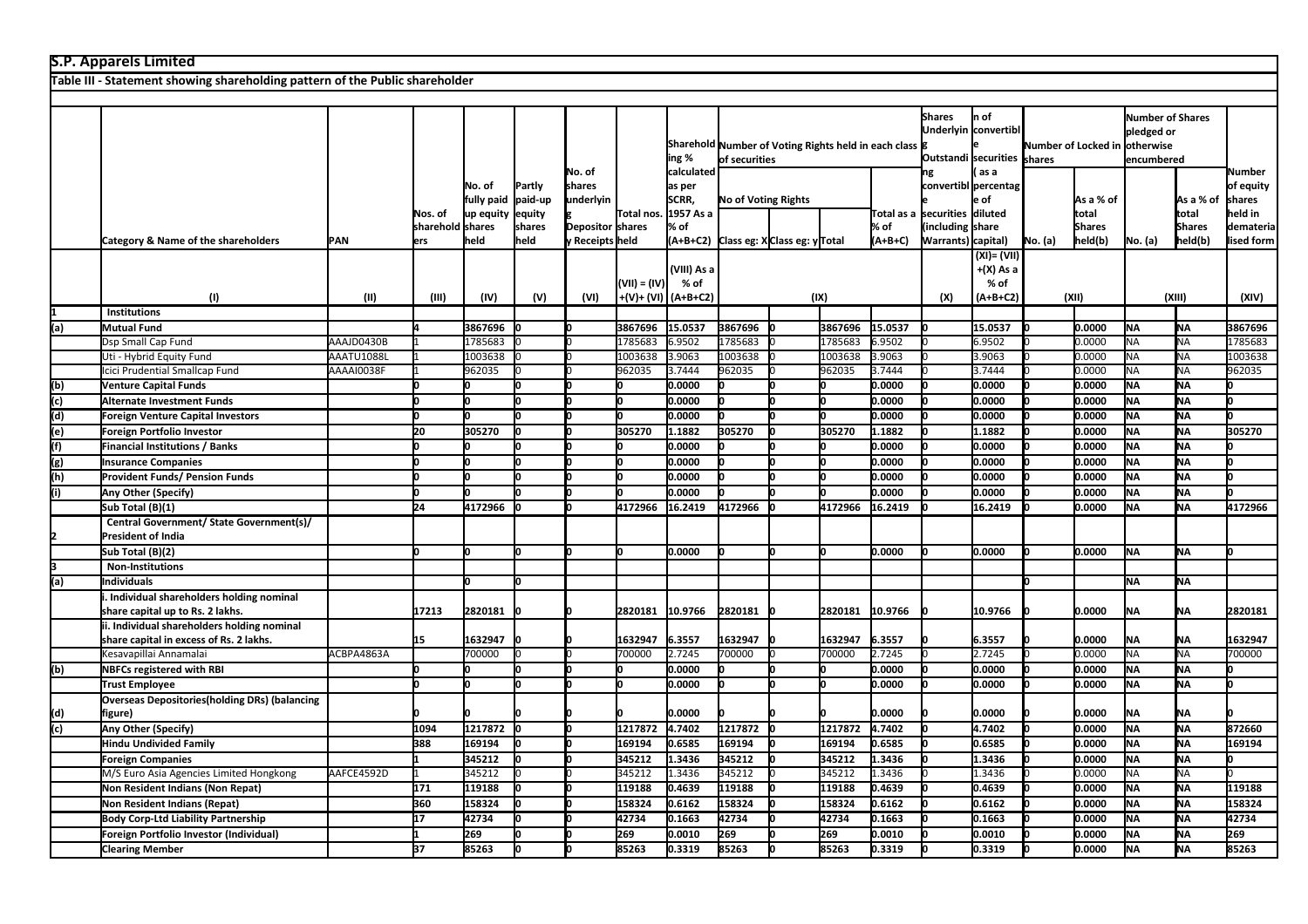| <b>IBodies Corporate</b>                           | 119  | 297688  |  | 297688  | 1.1587  | 297688     | 297688          | 1.1587  | 1.1587  | lo.0000 | <b>INA</b> | İΝΑ        | 297688  |
|----------------------------------------------------|------|---------|--|---------|---------|------------|-----------------|---------|---------|---------|------------|------------|---------|
| Sub Total (B)(3)                                   | 1832 | 5671000 |  | 5671000 | 22.0725 | 5671000 l0 | 5671000 22.0725 |         | 22.0725 | lo.0000 | <b>INA</b> | <b>INA</b> | 5325788 |
| Total Public Shareholding (B)= $(B)(1)+(B)(2)+(B)$ | 1834 | 9843966 |  | 9843966 | 38.3144 | 9843966 0  | 9843966         | 38.3144 | 38.3144 | 0.0000  | <b>INA</b> | <b>INA</b> | 9498754 |

**Details of the shareholders acting as persons in Concert including their Shareholding (No. and %):**

| No. of shareholders | <b>No. of Shares</b> |
|---------------------|----------------------|
|                     |                      |

**Details of Shares which remain unclaimed may be given hear along with details such as number of shareholders, outstanding shares held in demat/unclaimed suspense account, voting rights which are frozen etc.**

**Note :**

**(1) PAN would not be displayed on website of Stock Exchange(s).** 

**(2) The above format needs to disclose name of all holders holding more than 1% of total number of shares**

**(3) W.r.t. the information pertaining to Depository Receipts, the same may be disclosed in the respective columns to the extent information available and the balance to be disclosed as held by custodian.**